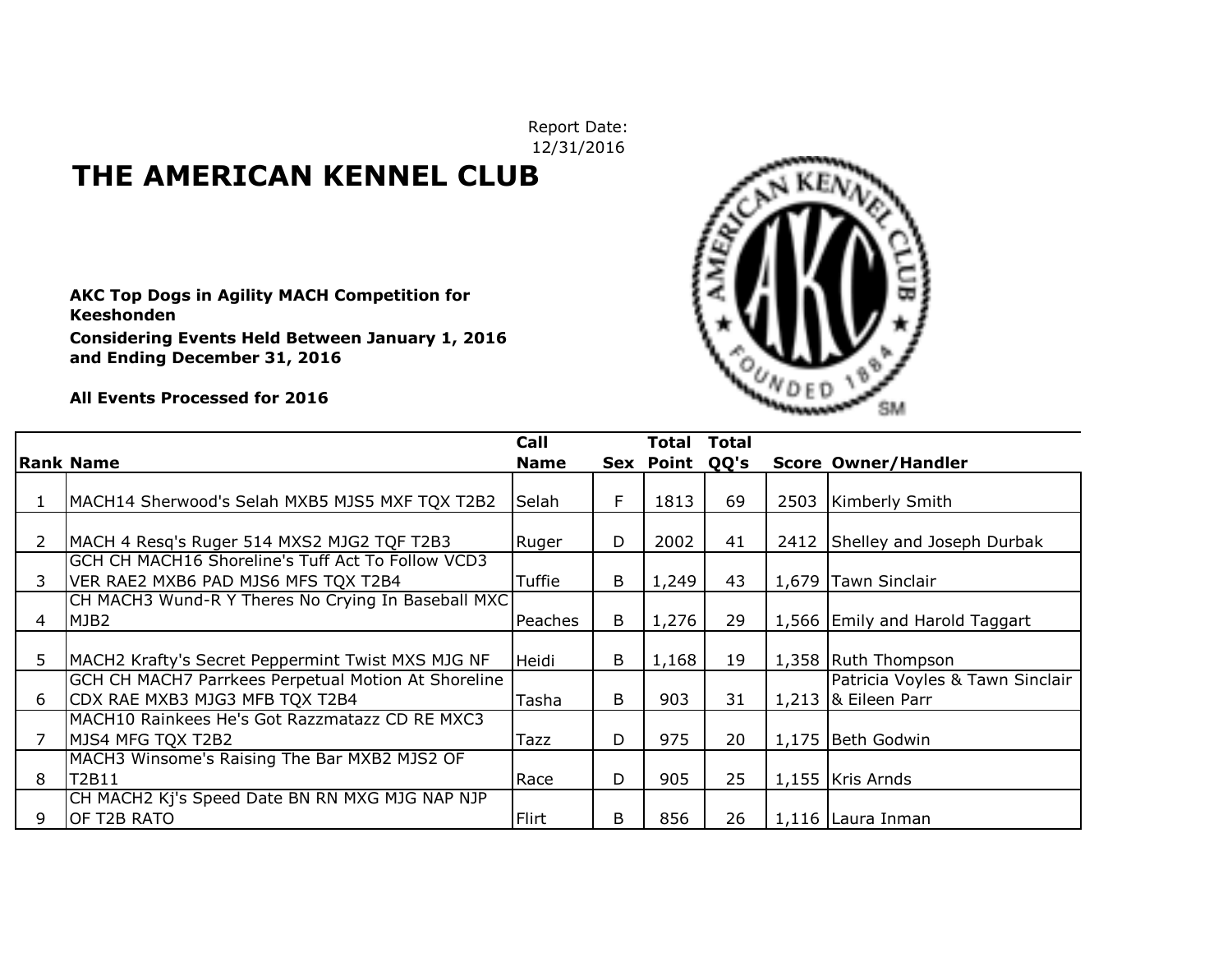|                 | MACH Keepsake He'Ll Blow You Away MXS MJS MXF                                   |        |   |     |                |     |                                           |
|-----------------|---------------------------------------------------------------------------------|--------|---|-----|----------------|-----|-------------------------------------------|
| 10 <sup>°</sup> | T2B CAA                                                                         | Nitro  | D | 974 | 14             |     | 1,114 Beth Godwin                         |
| 11              | CH MACH4 Skyline's Isabella The Ball MXB2 MJS2 NF                               | Izzy   | B | 936 | 17             |     | 1,106 Ruth Thompson                       |
| 12              | MACH Keepsake Hot As A Pistol MXB2 MJB2 XF T2B<br>CAX <sub>2</sub>              | Pistol | D | 908 | $\overline{7}$ | 978 | Mary Kay Keenan                           |
| 13              | GCH CH MACH3 Shoreline's Tuff Enuf VCD2 BN RAE<br><b>TDX MXG2 MJG2 MFB T2B3</b> | Kelsey | B | 486 | 28             | 766 | Tawn Sinclair & Pia Paulsen               |
| 14              | CH MACH2 Jamynn's Onetoomany Coladas UD MXC<br>MJB <sub>2</sub>                 | JJ     | B | 641 | 11             | 751 | Shirley Kilpatrick                        |
| 15              | MACH4 Sonata's Start Your Engines CD RE MXB2 MJB2<br>XF T <sub>2</sub> B        | Rev    | D | 600 | 14             | 740 | Mary Beth Wadja                           |
| 16              | MACH Duncan MXS MJS OF T2B                                                      | Dunan  | D | 591 | 12             | 711 | Jessica Houghton & Francis<br>Kelly       |
| 17              | CH Keepsake Firestarter VCD2 UD OM1 VER RE MX MXB<br>MXJ MJS XF T2B             | Flint  | D | 600 | 6              | 660 | Jean Munger                               |
| 18              | CH MACH9 Harem's Head Over Heels RN MXB3 MJG3 NF<br>T <sub>2B</sub>             | Juno   | B | 492 | 16             | 652 | Emily Taggart & Kristen Dowd              |
| 19              | MACH Imagine The Road To Success CD BN RN MXS<br>MJS T2B CGC                    | Trip   | D | 509 | 13             | 639 | Carolyn Schaldecker                       |
| 20              | CH Shoreline's Hangin' Tuff MX MXJ MJS T2B                                      | Sunny  | B | 424 | 9              | 514 | Jocelyn Tipple                            |
| 21              | CH Shoreline's Cup O Sunshine MX MXJ                                            | HaHa   | B | 431 | 5              | 481 | Jocelyn Tipple                            |
| 22              | CH MACH4 Skyline's Celemir RN MXS2 MJS2 NF                                      | Kiefer | D | 307 | 11             | 417 | Michele McGrath                           |
| 23              | MACH Covenants Dashing Casanova CD RN MXS MJS<br>NJP XF                         | Dash   | D | 306 | 11             | 416 | Fran D'Amico & Pat Fergueson              |
| 24              | GCH CH MACH Shoreline's Way Too Tuff CD BN RAE<br>MXS MJS T2B2 CGC              | Mack   | D | 296 | 11             | 406 | Robyn and Blain McNutt &<br>Tawn Sinclair |
| 25              | CH Hallelujah's Canon Amen CD RE MX MXB MXJ MJS<br>XF T2B2 CGC                  | Canon  | D | 342 | 6              | 402 | John and Sue Ellen Cassiday               |
|                 |                                                                                 |        |   |     |                |     |                                           |